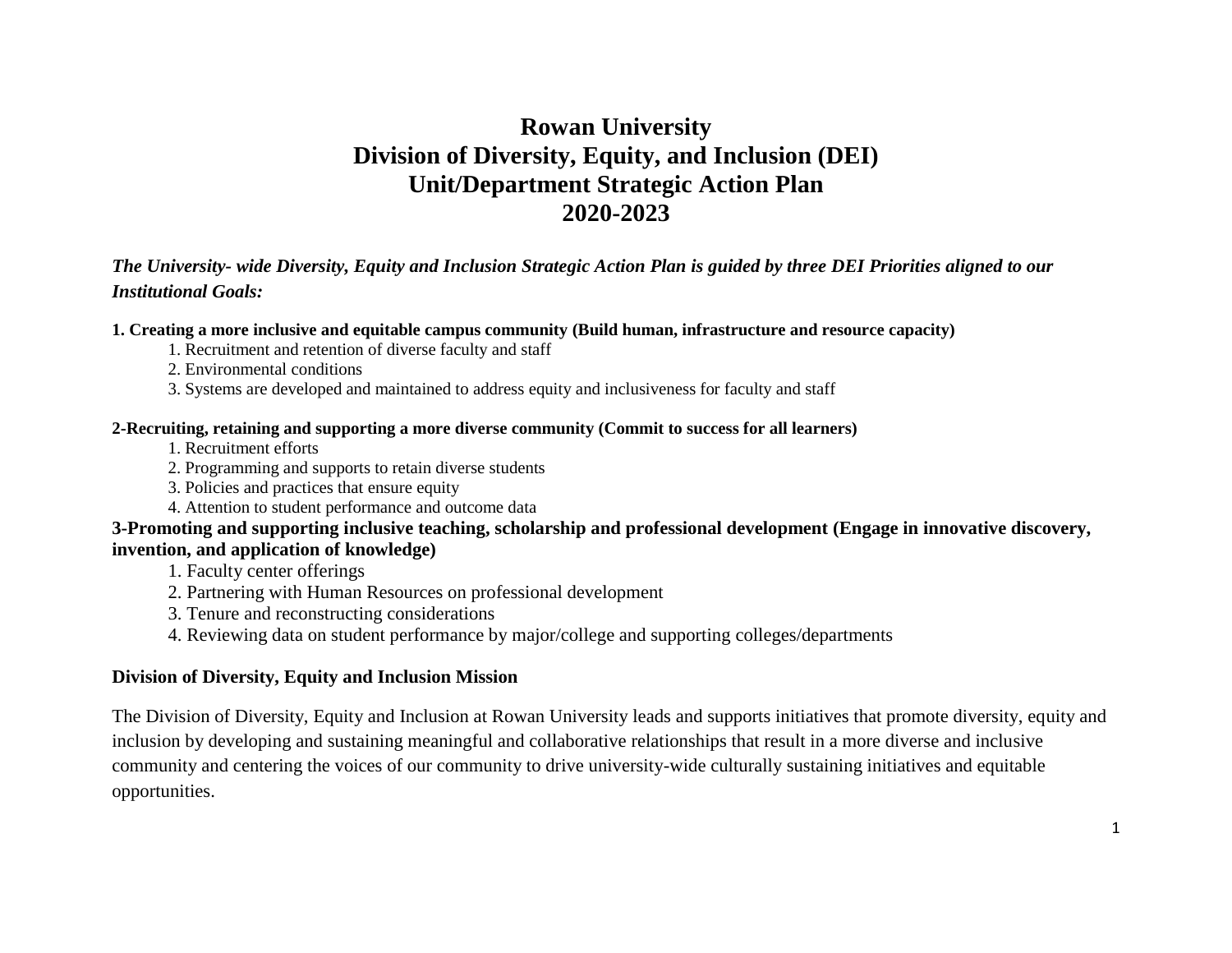**Strategic Planning Guideline:** Each Rowan University unit, department, college, and/or division will complete the Diversity, Equity, Inclusion Strategic Planning document which includes the Departmental Self-Assessment and Strategic Plan. It is strongly recommended that all faculty and staff members be provided opportunities to give input in the development of the departmental DEI Strategic Plan. The contributions of all university departments to the DEI Strategic Action Plan will solidify a University-wide commitment to the diversity goals and values of Rowan University.

**DEI Departmental Self- Assessment** – The DEI Departmental Self- Assessment is an internal tool which provides guiding questions for departments to help identify areas of strength and areas in need of additional exploration as we move toward creating a more diverse, equitable and inclusive University.

**Purpose**: As a result of the departmental responses from the Self-Assessment activity, in addition to acquiring data, and reviewing current policies and practices, each department will generate a three-year DEI Strategic Action Plan to enhance diversity and inclusion initiatives, programs, polices and curriculum to support faculty, staff and students at Rowan University.

## **Self-Assessment Steps:**

- 1. **Formation of Self –Assessment Team:** Determine if the team will consist of a core group within your department or the entire department.
- **2. Complete the Self-Assessment:** Determine if core team will complete the DEI Self- Assessment individually or as a group. Suggested pros and cons of both approaches:

### **As a group**

**(Pros):** 

- Good learning opportunity
- Individuals may learn about existing departmental efforts of which they were not aware
- New ideas may result from group discussions

**(Cons)**

• Can lead to "groupthink" when coming to consensus; also, more challenging logistically as key players may not be able to attend a meeting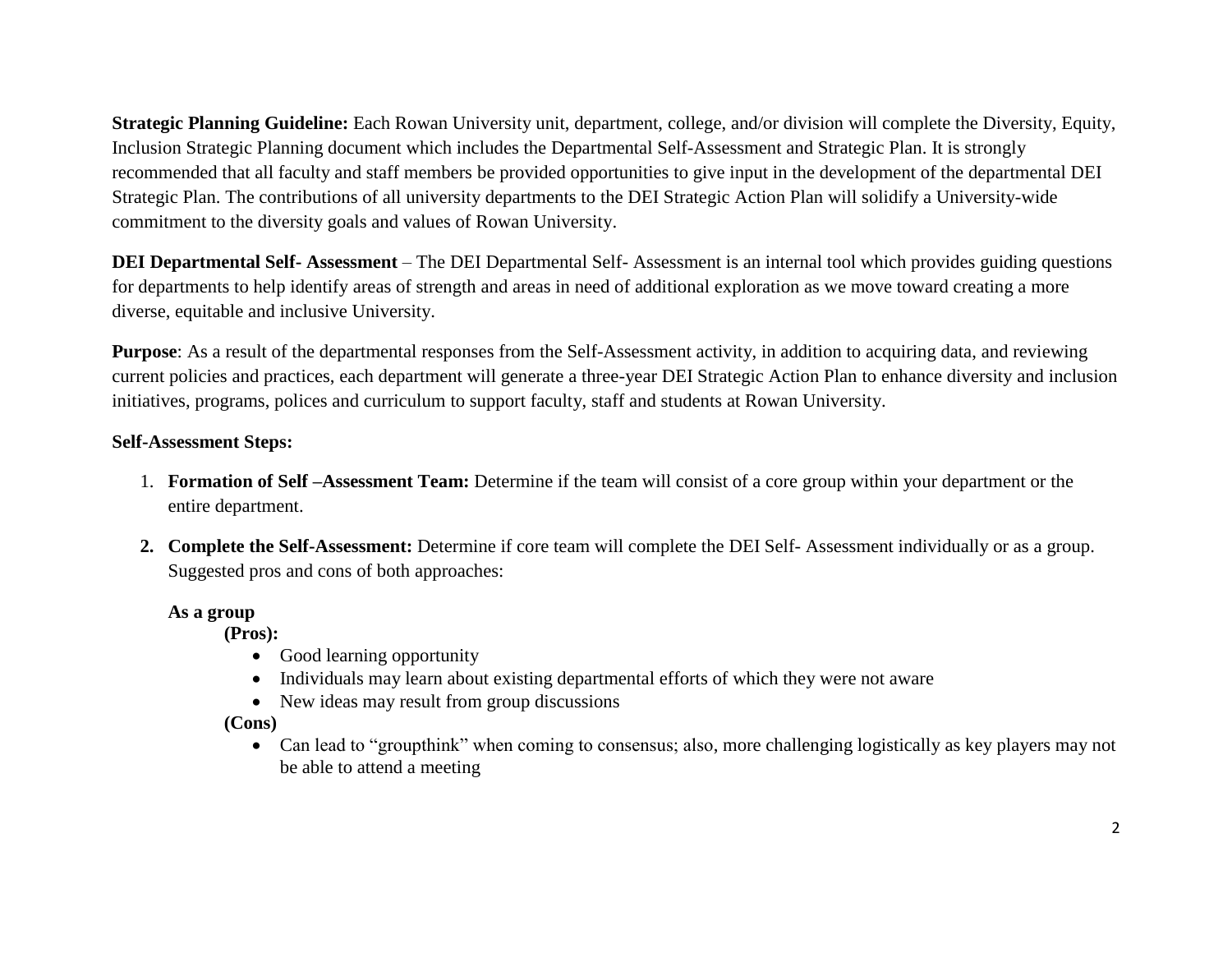#### **Individually**

(Pros)

- Get purer baseline knowledge
- Generate more individual feedback, especially from those who may not be available for meetings or prefer to speak in smaller settings.

**(Cons)**

- Adds a step of building consensus for responses to items; also, can lead to potentially inaccurate/incomplete results if few people know about a given service the campus offers
- If completed individually, the team lead(s) can provide clear instructions on what to prepare for discussing the results as a team (e.g., answer all items for the six strategies, jot down college examples for any items you rate as an "A") and schedule a follow-up team meeting. If possible, identify a team member who can agree to collect all the responses a couple of days before the team meeting and aggregate the individual responses into a single spreadsheet; this can facilitate the discussion.
- o **Guiding Questions:** The Self-Assessment is separated by the three DEI Priorities with guiding questions to assess how well your department is promoting and supporting diversity, equity and inclusion. In addition to the DEI Self – Assessment questions, we encourage each department to review their own professional association/organizations standards for diversity, equity and inclusion, which may address areas specific to your department's mission and purpose. Examples include:

AIP- American Institute of Physics - https://www.aip.org/diversity-initiatives/team-up-task-force AACSB- Association to Advance Collegiate Schools of Business (AACSB) <https://www.aacsb.edu/diversity> CAS - Council for the Advancement of Standards in Higher Education - https://www.cas.edu/standards CAEP- Council for the Accreditation of Educator Preparation NACADA –National Academic Advising Association NASPA – Student Affairs Professionals in Higher Education NIRSA- National Intramural and Recreational Sports Associatio[n https://nirsa.net/nirsa/wp-content/uploads/nirsa-equity-diversity](https://nirsa.net/nirsa/wp-content/uploads/nirsa-equity-diversity-inclusion-resource-guide-for-campus-recreation.pdf)[inclusion-resource-guide-for-campus-recreation.pdf](https://nirsa.net/nirsa/wp-content/uploads/nirsa-equity-diversity-inclusion-resource-guide-for-campus-recreation.pdf)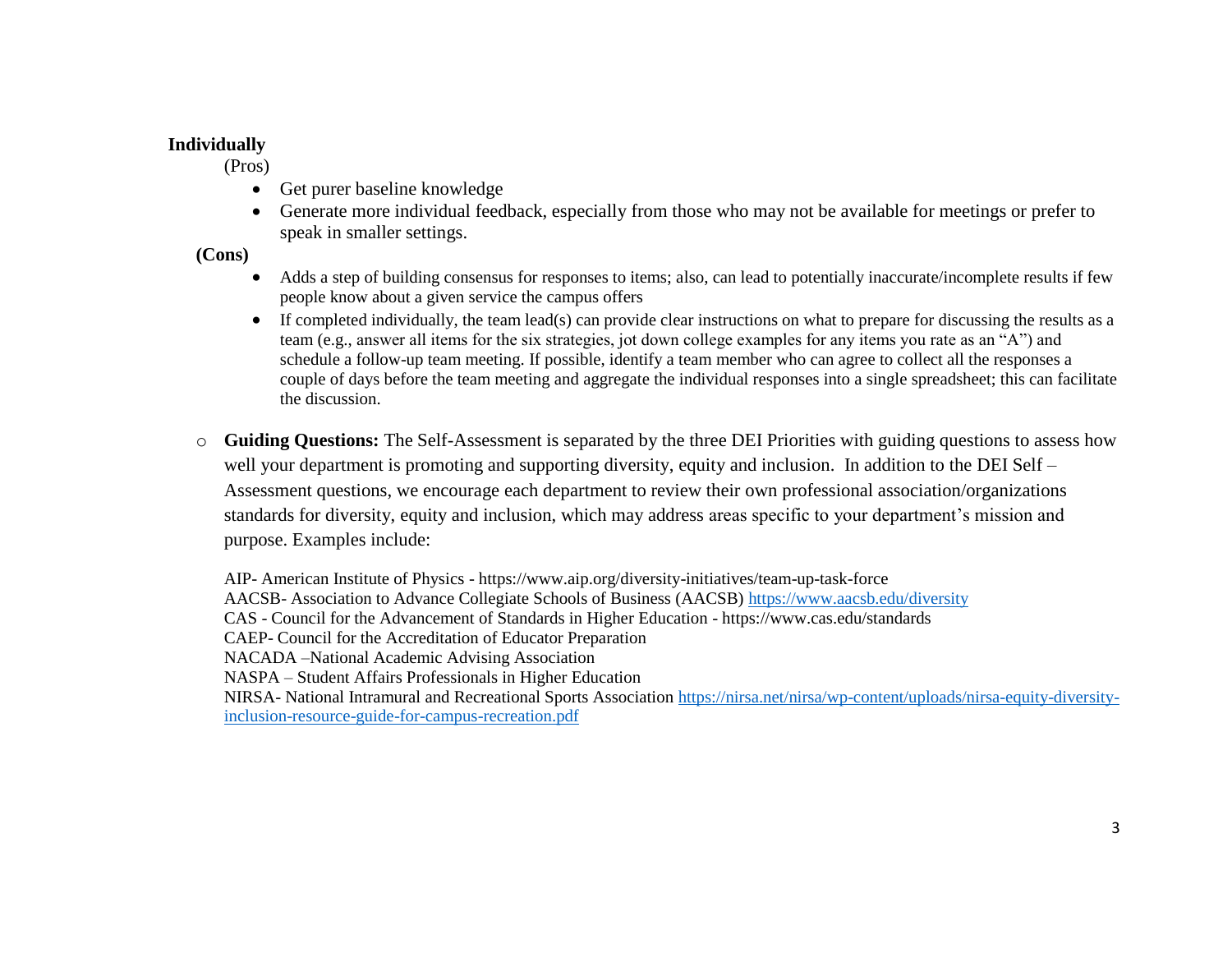**Review and Discuss Self-Assessment Responses:** Reflect on the self-assessment results to generate a collective understanding of your department through a DEI lens. The responses that generate an answer "Yes" should be accompanied with evidence and documentation:

- Diversity goal statements
- Goals and objectives related to diversity, equity, inclusion, and access
- Training plans and agendas for personnel
- Lists of programs and curriculums related to diversity, equity, access and inclusion
- Personnel policies, procedures and/or handbook with statements against harassment, discrimination, etc.
- Assessment results such as participation rates, demographics, campus climate, and student needs

Responses generating a "No" or "I Don't Know," should be used for further exploration and consideration of your department's Strategic Action Plan goals and objectives. If you don't know an answer, contact the Division of DEI to assist in determining campus resources.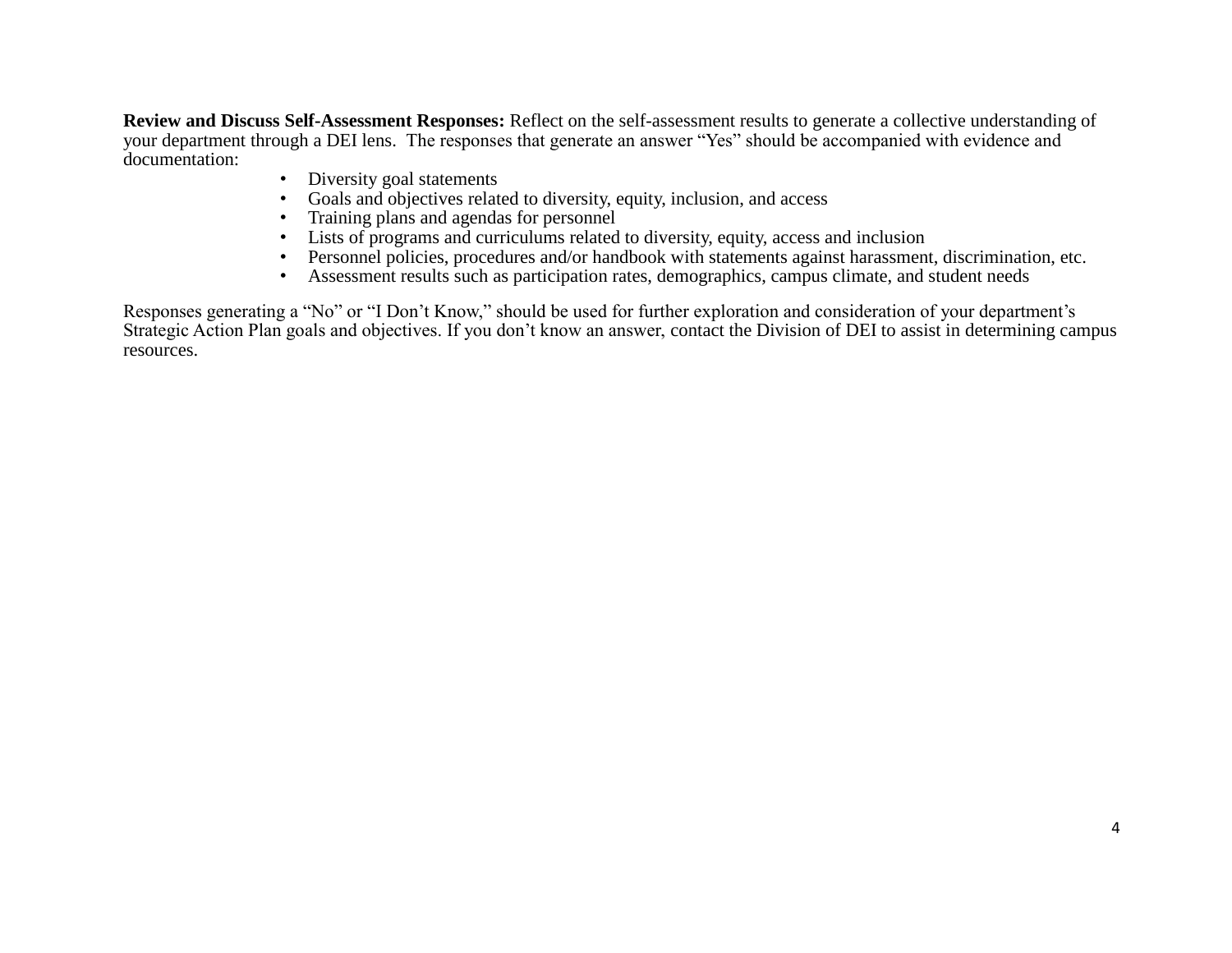| Division of Diversity, Equity and Inclusion<br><b>Departmental Self-Assessment</b> |                                                                                                                     |                                                                                                                                                                             |  |  |  |  |
|------------------------------------------------------------------------------------|---------------------------------------------------------------------------------------------------------------------|-----------------------------------------------------------------------------------------------------------------------------------------------------------------------------|--|--|--|--|
| <b>Department/Unit/College:</b>                                                    |                                                                                                                     |                                                                                                                                                                             |  |  |  |  |
| <b>Department Mission Statement:</b>                                               |                                                                                                                     |                                                                                                                                                                             |  |  |  |  |
| <b>Strategic Priorities</b>                                                        | <b>Dept./Unit/ College Self-Assessment – Guiding Questions to</b><br><b>Consider</b>                                | <b>Response:</b><br>Yes, what evidence do we<br>have to support this<br>statement?<br>No, what action is needed<br>to support this statement?<br><b>I</b> Don't Know<br>N/A |  |  |  |  |
| SPC 1-Creating a more inclusive and<br>equitable campus community                  | Does your department review staff demographics<br>(race/ethnicity/gender)?                                          |                                                                                                                                                                             |  |  |  |  |
| 1. Recruitment and retention of diverse                                            | 2. Has your department evaluated the employee demographics in<br>comparison to the university student demographics? |                                                                                                                                                                             |  |  |  |  |
| faculty and staff<br>2. Environmental conditions                                   | 3. Does your dept. address imbalance in staffing patterns among<br>selected populations of program personnel?       |                                                                                                                                                                             |  |  |  |  |
| 3. Systems are developed and maintained<br>to address equity and inclusiveness for | 4. Has your department implemented strategies to ensure a diverse<br>hiring pool?                                   |                                                                                                                                                                             |  |  |  |  |
| faculty and staff                                                                  | 5. Does your department monitor the balance of representation of<br>department leaders?                             |                                                                                                                                                                             |  |  |  |  |
|                                                                                    | 6. Does your department provide opportunities for leadership<br>mentoring/development for diverse employees         |                                                                                                                                                                             |  |  |  |  |
|                                                                                    | 7. Are there diversity and inclusion statements in your division,                                                   |                                                                                                                                                                             |  |  |  |  |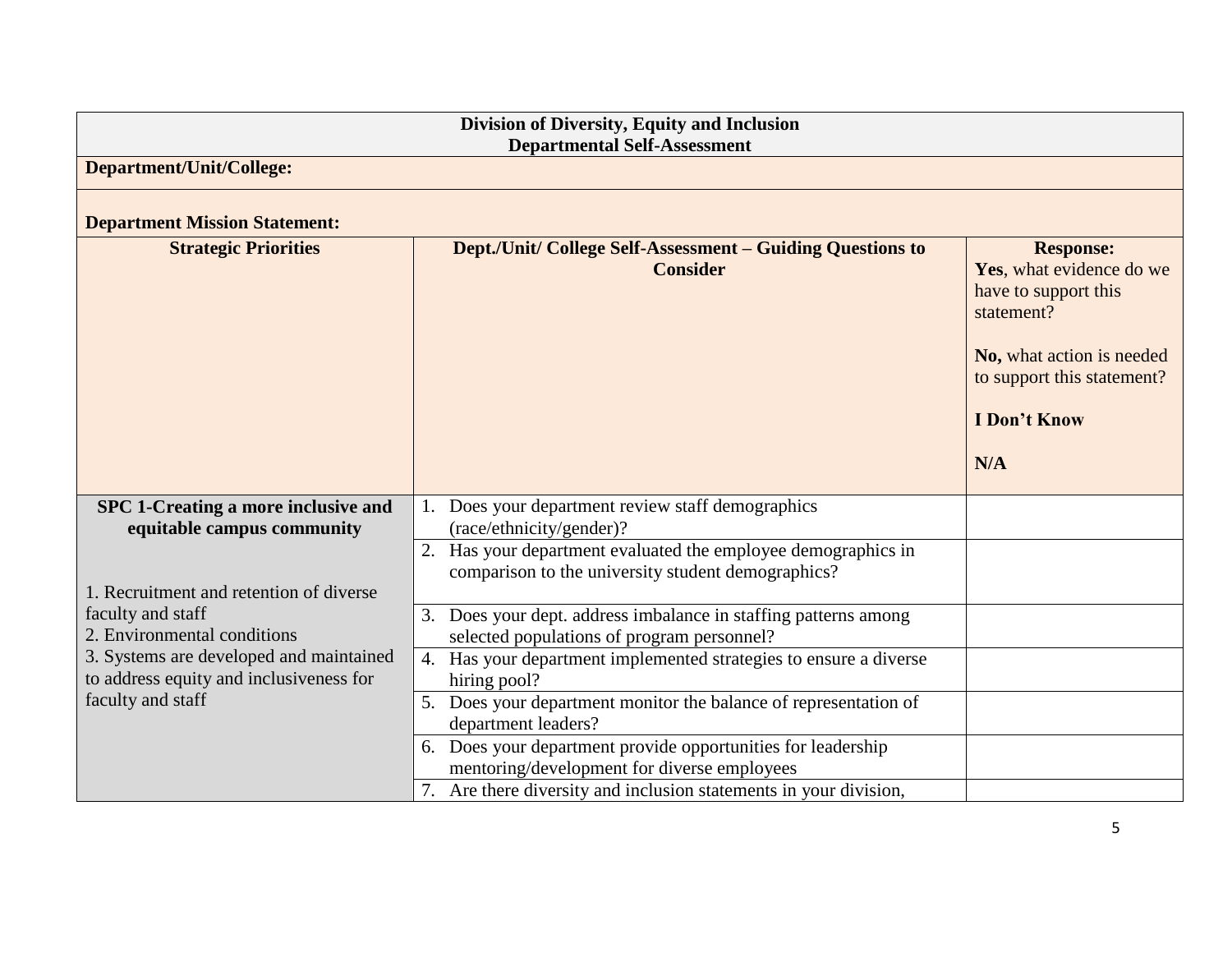|                             | department, programs/units?                                              |                  |
|-----------------------------|--------------------------------------------------------------------------|------------------|
|                             | -Mission Statement                                                       |                  |
|                             | -Goals/objectives                                                        |                  |
|                             | -Student learning outcomes                                               |                  |
|                             | 8. Are diversity and inclusion statements and images used to promote     |                  |
|                             | awareness through?                                                       |                  |
|                             | -websites                                                                |                  |
|                             | -brochures                                                               |                  |
|                             | -posters                                                                 |                  |
|                             | -email                                                                   |                  |
|                             | -social media                                                            |                  |
|                             | -publications?                                                           |                  |
|                             | -other                                                                   |                  |
|                             | 9. Are diversity and inclusion policies in place regarding hiring,       |                  |
|                             | promotion, tenure, and recruitment?                                      |                  |
|                             | 10. Has your department established an inclusive culture where all       |                  |
|                             | members of your organization feel safe, respected and valued.            |                  |
|                             |                                                                          |                  |
|                             | 11. Are staff members assessed/acknowledged, rewarded for                |                  |
|                             | proposing/implementing strategies for the advancement of                 |                  |
|                             | diversity and inclusion?                                                 |                  |
|                             | 12. Does your department ensure constituents experience a welcoming,     |                  |
|                             | accessible, and inclusive environment that is equitable?                 |                  |
|                             |                                                                          |                  |
|                             | 13. Does your dept. have practices in place to ensure cultural           |                  |
|                             | responsiveness of its candidates during hiring practices to ensure       |                  |
|                             | values of diversity and inclusion in new hires?                          |                  |
|                             | 14. What are strengths, activities, or practices of your department that |                  |
|                             | support diversity and inclusion?                                         |                  |
|                             | 15.                                                                      |                  |
|                             |                                                                          |                  |
| <b>Strategic Priorities</b> | <b>Dept/Unit/ College Self-Assessment – Guiding Questions</b>            | <b>Response:</b> |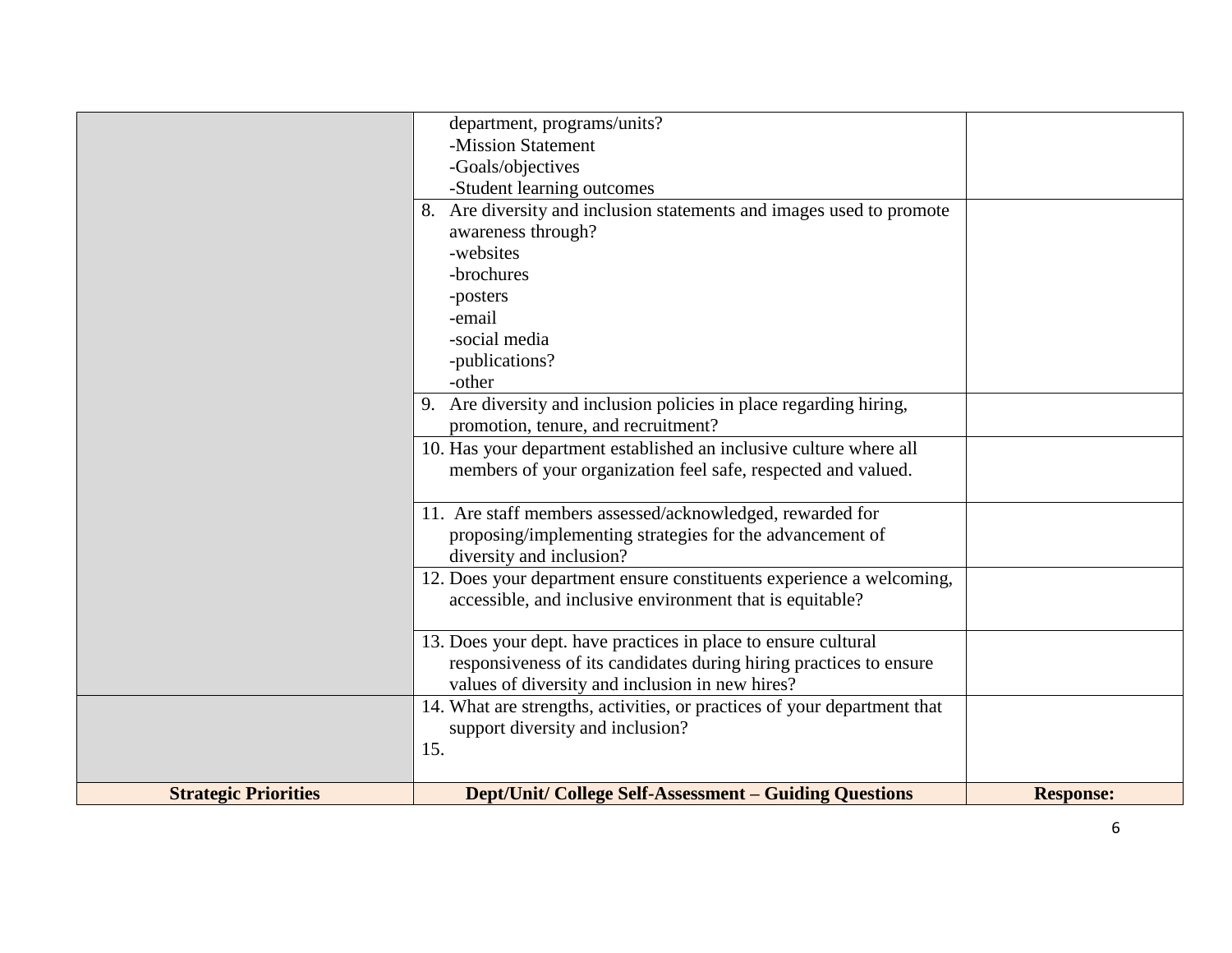|                                                                                                                                                                                                                    |                                                                                                                                                      | Yes, what evidence do we<br>have to support this<br>statement?<br>No, what action is needed<br>to support this statement?<br><b>I</b> Don't Know<br>N/A |
|--------------------------------------------------------------------------------------------------------------------------------------------------------------------------------------------------------------------|------------------------------------------------------------------------------------------------------------------------------------------------------|---------------------------------------------------------------------------------------------------------------------------------------------------------|
| <b>SPC 2-Recruitment and retention of</b>                                                                                                                                                                          | 1. What student populations does your department consider<br>underrepresented?                                                                       |                                                                                                                                                         |
| diverse students<br>1. Recruitment efforts<br>2. Programming and supports to retain<br>diverse students<br>3. Policies and practices that ensure equity<br>4. Attention to student performance and<br>outcome data | Does the student recruitment program enhance diversity and inclusion by<br>2.<br>increasing the enrollment and retention of underrepresented groups? |                                                                                                                                                         |
|                                                                                                                                                                                                                    | Does your department have any support or retention programs?<br>3.                                                                                   |                                                                                                                                                         |
|                                                                                                                                                                                                                    | 4. Are student support and retention programs reviewed regularly to ensure<br>they are promoting and retaining a diverse student body?               |                                                                                                                                                         |
|                                                                                                                                                                                                                    | 5. Are you aware of the demographic breakdown of students enrolled in<br>your program/major?                                                         |                                                                                                                                                         |
|                                                                                                                                                                                                                    | 6. Has your department taken measures to support students from diverse<br>populations?                                                               |                                                                                                                                                         |
|                                                                                                                                                                                                                    | 7. Has your department/college utilized Universal Design measures to<br>contribute to an equitable campus environment?                               |                                                                                                                                                         |
|                                                                                                                                                                                                                    | 8. Are you aware of the trends in five-year retention rates of                                                                                       |                                                                                                                                                         |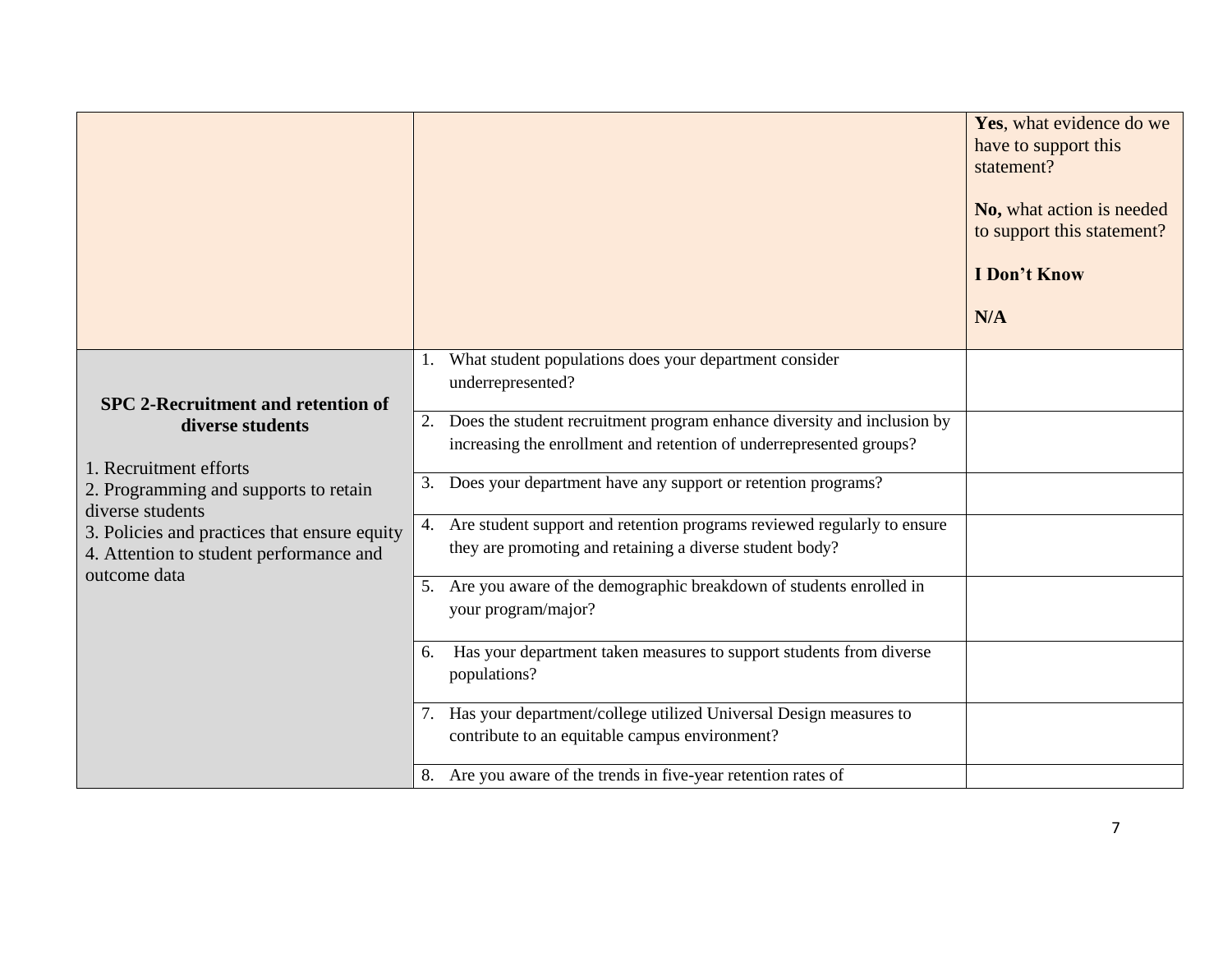| underrepresented students in your college or university-wide?                 |  |
|-------------------------------------------------------------------------------|--|
| 8a. If a gap exists, does your department have evaluative measures to         |  |
| determine the cause?                                                          |  |
| Has your department taken any steps to improve the retention of<br>9.         |  |
| underrepresented students?                                                    |  |
| 10. Have you reviewed your policies and business practices to ensure they are |  |
| equitable for all student population?"                                        |  |
|                                                                               |  |
| 11. Does your department address imbalances in participation among            |  |
| various populations of students?                                              |  |
|                                                                               |  |
| 12. Are financial support programs available specifically for                 |  |
| underrepresented groups?                                                      |  |
|                                                                               |  |
|                                                                               |  |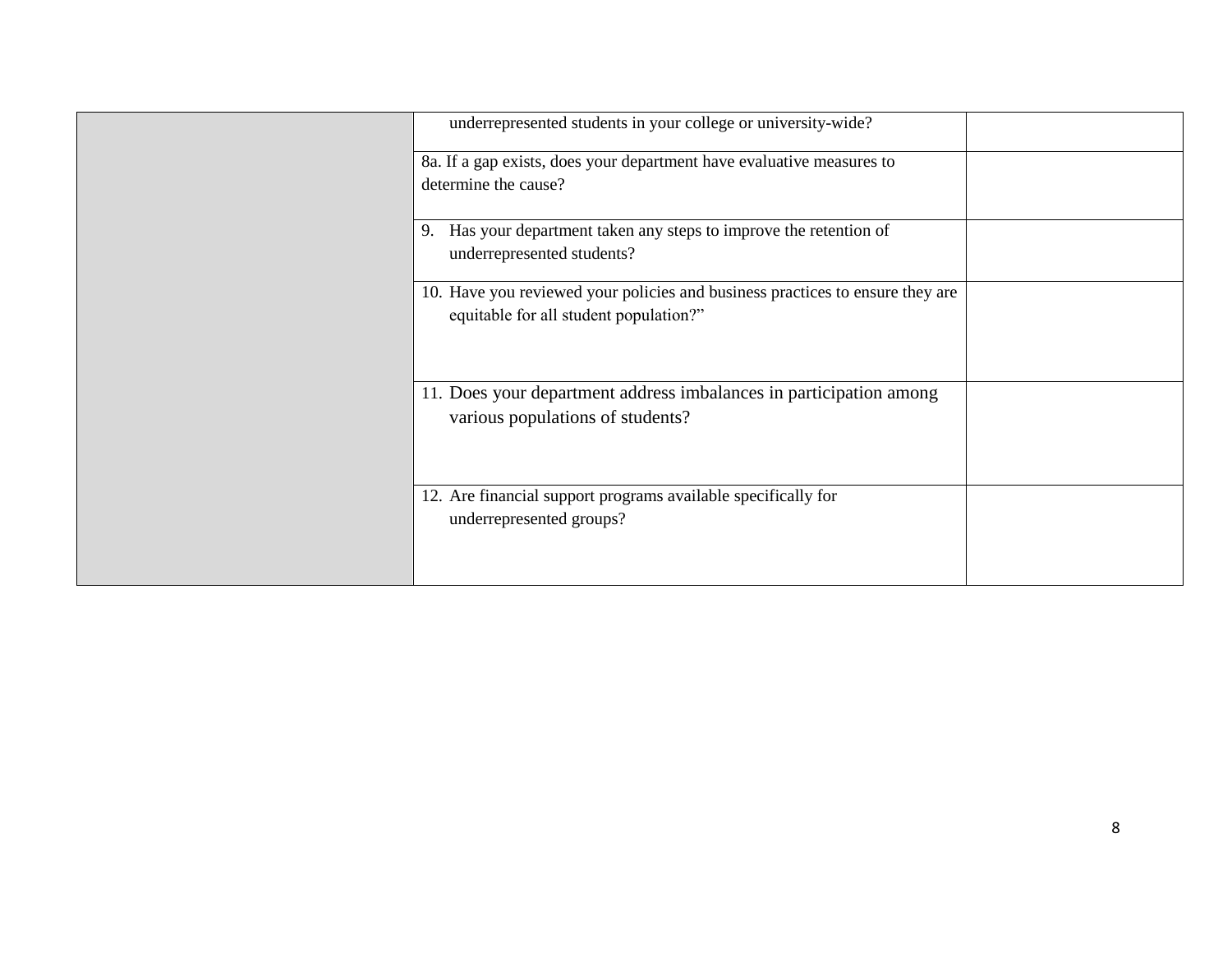| <b>Strategic Priorities</b>                                                                                                                                                                                                                                                                                                                                       | <b>Dept/Unit/ College Self-Assessment - Guiding Questions</b>                                                                                                                     | <b>Response:</b><br>Yes, what evidence do we<br>have to support this<br>statement?<br>No, what action is needed<br>to support this statement?<br><b>I</b> Don't Know<br>N/A |
|-------------------------------------------------------------------------------------------------------------------------------------------------------------------------------------------------------------------------------------------------------------------------------------------------------------------------------------------------------------------|-----------------------------------------------------------------------------------------------------------------------------------------------------------------------------------|-----------------------------------------------------------------------------------------------------------------------------------------------------------------------------|
| <b>SPC 3-Promoting and supporting</b><br>inclusive teaching, scholarship and<br>professional development<br>1. Faculty center offerings<br>2. Partnering with Human Resources on<br>professional development<br>3. Tenure and recontracting considerations<br>4. Reviewing data on student performance<br>by major/college and supporting<br>colleges/departments | 1. Have faculty/staff in your dept./college/unit utilized Universal<br>Design measures in the environment/classroom to ensure an inclusive<br>and equitable learning environment? |                                                                                                                                                                             |
|                                                                                                                                                                                                                                                                                                                                                                   | 2. Have steps been taken to make your curriculum appealing, relevant,<br>and equitable for the full diversity of our student body?                                                |                                                                                                                                                                             |
|                                                                                                                                                                                                                                                                                                                                                                   | 3. Does the curriculum include topics that address bias and stereotypes?                                                                                                          |                                                                                                                                                                             |
|                                                                                                                                                                                                                                                                                                                                                                   | 4. Are semester reviews of grade distribution conducted for each<br>college? major? course?                                                                                       |                                                                                                                                                                             |
|                                                                                                                                                                                                                                                                                                                                                                   | 4a. Are race and gender gaps reviewed?                                                                                                                                            |                                                                                                                                                                             |
|                                                                                                                                                                                                                                                                                                                                                                   | 4b. If gaps exist, are strategies implemented to address (pedagogy,<br>curriculum, etc.)                                                                                          |                                                                                                                                                                             |
|                                                                                                                                                                                                                                                                                                                                                                   | 5. Does your dept. ensure faculty/staff are culturally responsive?                                                                                                                |                                                                                                                                                                             |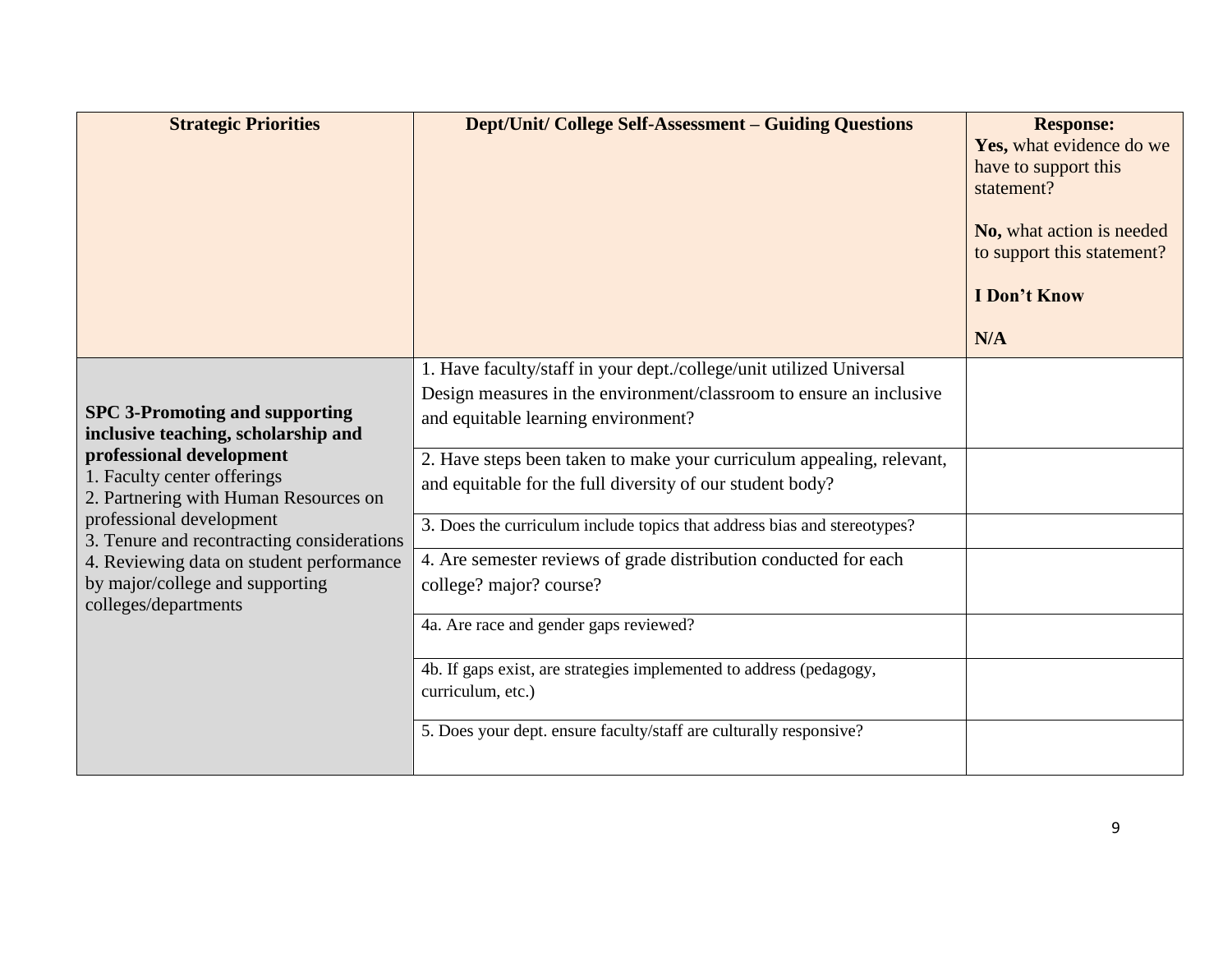| 6. Does your department provide DEI training for new staff?                                                                                |  |
|--------------------------------------------------------------------------------------------------------------------------------------------|--|
| 7. Does your department offer or require annual DEI professional<br>development?                                                           |  |
| (And/Or) Does your department offer/support ongoing professional<br>development in inclusive and culturally responsive/sustaining pedagogy |  |
| 8. Are professional development resources readily available for<br>faculty/staff?                                                          |  |

**Next Steps-** Establish Goals and Objectives in Strategic Action Plan: Identify action steps within your department to address diversity, equity and inclusion resulting from the discussion of your Self-Assessment results. Prioritize the areas of focus and develop a threeyear plan of action to be documented in your departmental DEI Strategic Action Plan.

### **Data Collection to prepare for Strategic Action Plan**

Rowan University and the Division of DEI are committed to assisting each department with resources that you may find useful after completing the Self-Assessment to further explore areas that will aid in the development of your goals and objectives for the Strategic Action Plan. The Division of DEI is available to help departments obtain the data needed which will aid in presenting a well-balanced picture of your department as you accomplish your newly developed goals.

### **Rowan University IRT: Tableau/Dashboard- Information Resources & Technology**

Dashboards are visual displays that organize and present complicated and comprehensive data sets in an easy-to-understand and digestible format. These interactive dashboards also allow in-depth analysis of data based on various parameters. You can select filters to view specific subsets of data or compare information. Student information such as enrollment, admissions, retention, graduation, student course history, student race/ethnicity, major, gpa, and geographic location of student residence is available through this resource.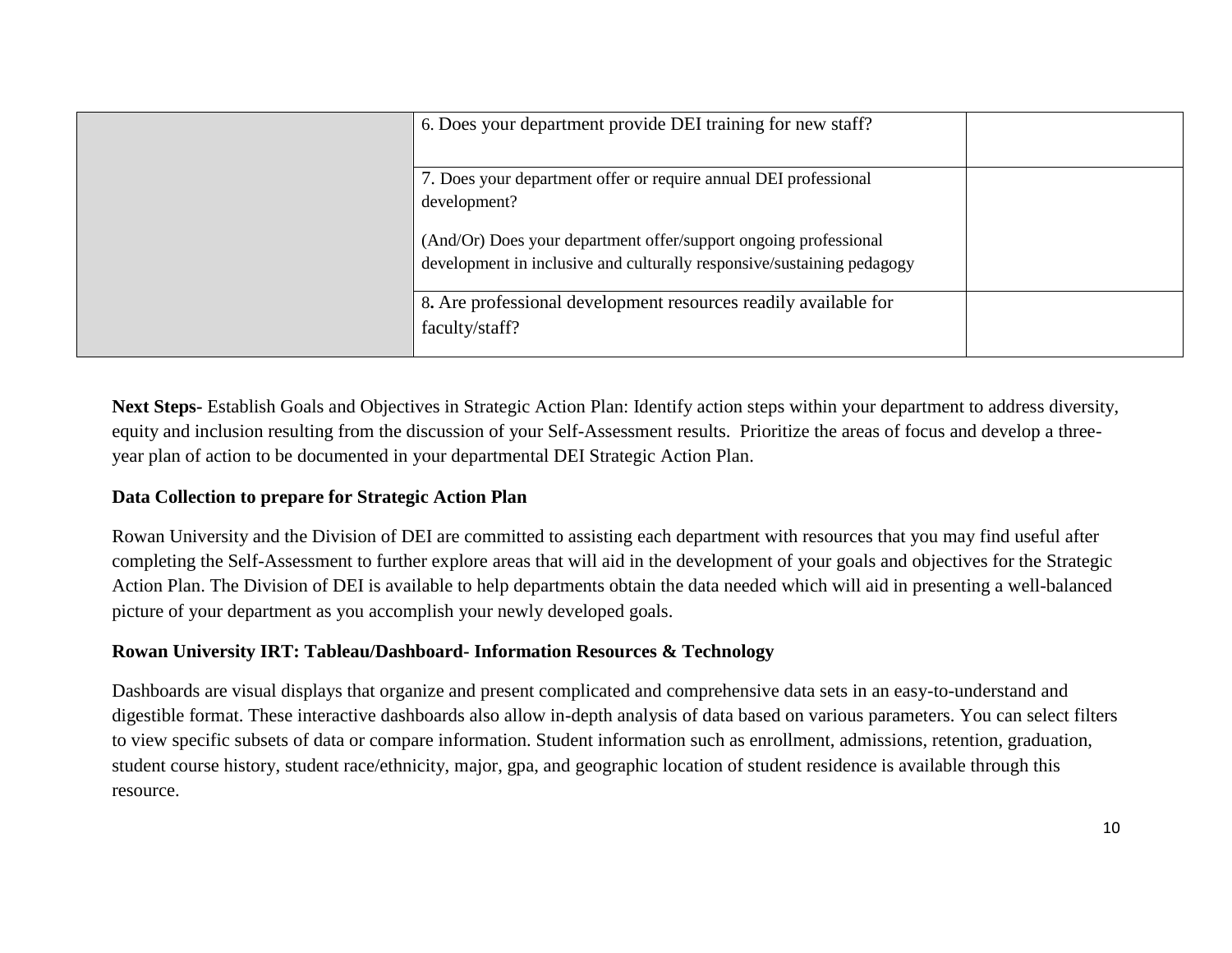**Department Employee Demographic Data-** Rowan University Employee ethnic/gender demographic information by department/college is available on the DEI Confluence page.

#### **Additional Data Sources**:

- State and national data sources (e.g. accountability reports, federal IPEDS reports, or loan default rates, [http://nces.ed.gov/ipeds/Home/FindYourCollege\)](http://nces.ed.gov/ipeds/Home/FindYourCollege).
- The Education Trust's College Results Online comparative data (http://www.collegeresults.org)
- College Completion produced by the Chronicle of Higher Education (http://collegecompletion. chronicle.com).
- Student applications, including both college application and FAFSA, which can indicate whether students or their families qualify for SNAP, TANF, or whether the student is an unaccompanied youth at risk of homelessness.

To complement quantitative data, we encourage qualitative evidence which can assist with telling the unique experiences of marginalized and diverse students and employees at Rowan. Speaking directly to underrepresented and marginalized students and staff about their daily realities and the faculty and student services professionals who work with them on a regular basis can help inform your department's approach to support, service delivery and policy. Sources of qualitative data can include surveys, focus groups, interviews, listening sessions, and town hall meetings. The goal of the DEI Self-Assessment is to help identify areas of priority, need and opportunity. Accurately and completely demonstrating needs will help each department make sound decisions about policy and practice changes, as well as the allocation of resources.

#### **Strategic Action Plan Development**

The next step in completing the Strategic Action Plan is to identify available and relevant quantitative and qualitative data that will build a foundation for moving the conversation forward. The purpose of the data to inform the discussions and to provide an evidencebased foundation for faculty, staff, and administrators to leverage their expertise and develop insights about how to make improvements in practice and policy. It is not necessary to gather perfect or comprehensive data before moving forward. The team should start with Rowan -specific administrative and non-administrative data sources.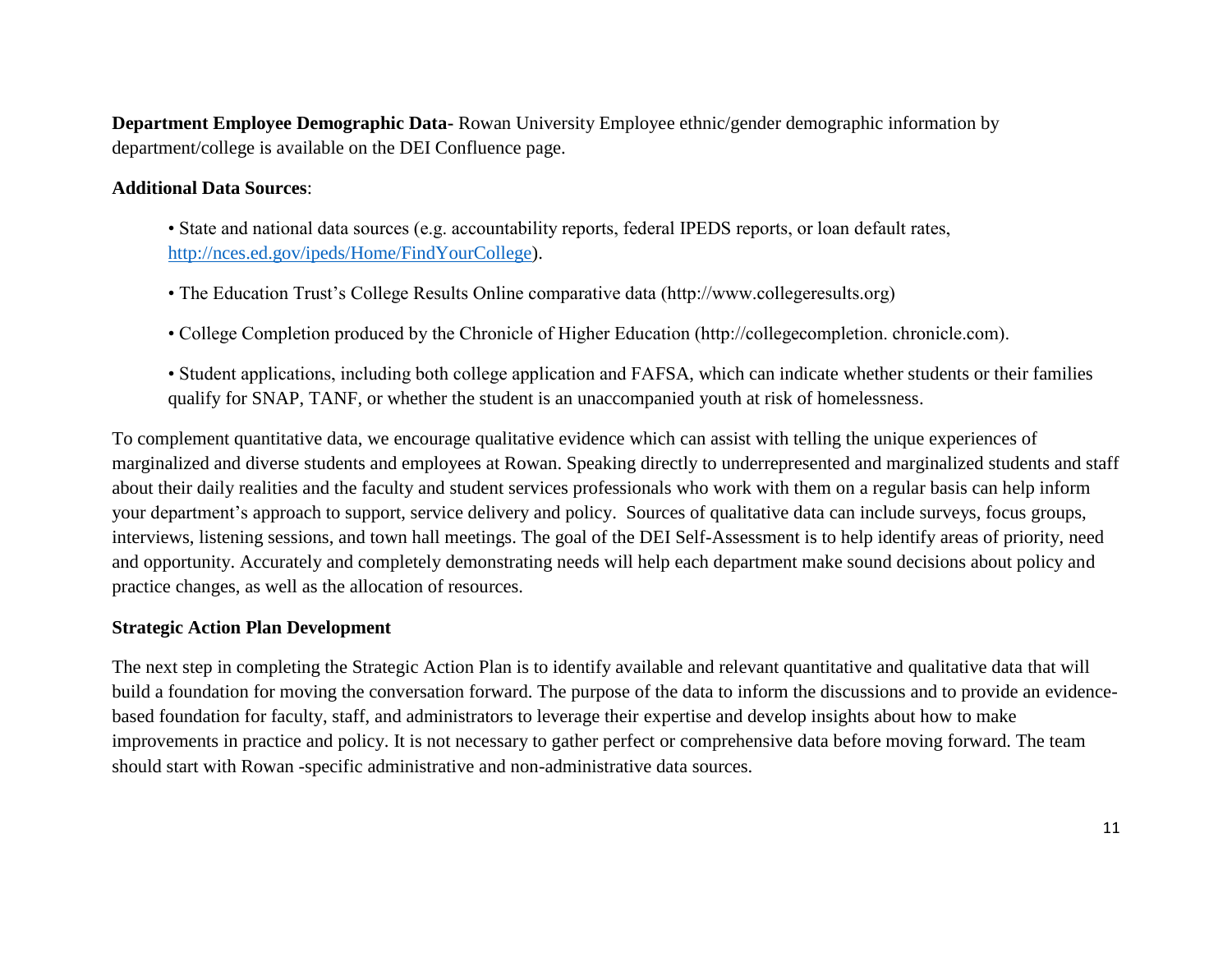As a result of your Self-Assessment information and discussion, your team should identify action goals to improve diversity, equity and inclusion efforts within your department over the next 3 years. For each action plan, indicate the target student or stakeholder group, intended outcome(s), measure(s), expected challenges, lead person(s) (at least 1-2 people recommended), timeline, and any necessary resources/ supports. The action planning template below can be used as an example.

# **Examples of Goal/Objectives:**

- Process steps such as identifying how a broader range of practitioners at Rowan can engage with the Division of DEI
- Policy changes that have implications for low-income diverse or underrepresented student success
- Creating a system to increase faculty departmental training
- Opportunities to collaborate with campus partners to offer workshops
- Implementing a strategy to get student feedback about existing supports

#### **Reflection Questions:** To Be Considered and Addressed Overall and/or per Initiative:

- 1. What are the goals, target populations and objectives?
- 2. What are the top 3-4 results you hope this initiative achieves as it relates to DEI?
- 3. How will you know you achieved project results?
- 4. What organizational capacities and data sources are needed / available to implement the initiatives?
- 5. Is the initiative implemented as per the plan to address goals and objectives?
- 6. How well is the initiative meeting the goals and objectives?
- 7. How will continuous quality improvement strategies be included?
- 8. How will the initiatives be sustained?

### **Benchmark Dates:**

- February 2020 Complete Self-Assessment/ Develop Goals and Objectives
- August 2020 Rowan University Strategic Action Plan Goals and Objectives Report Submitted to Dr. Houshmand
- February 2021 Submission of Year 1 Strategic Plan Progress
- August 2021 Rowan University Year 1 Strategic Action Plan Progress Report Submitted to Dr. Houshmand
- February 2022 Submission of Year 2 Strategic Plan Progress
- August 2022 Rowan University Year 2Strategic Action Plan Progress Report Submitted to Dr. Houshmand
- February 2023 Submission of Year 3 Strategic Plan Progress
- August 2023 Rowan University Year 3 Strategic Action Plan Progress Report Submitted to Dr. Houshmand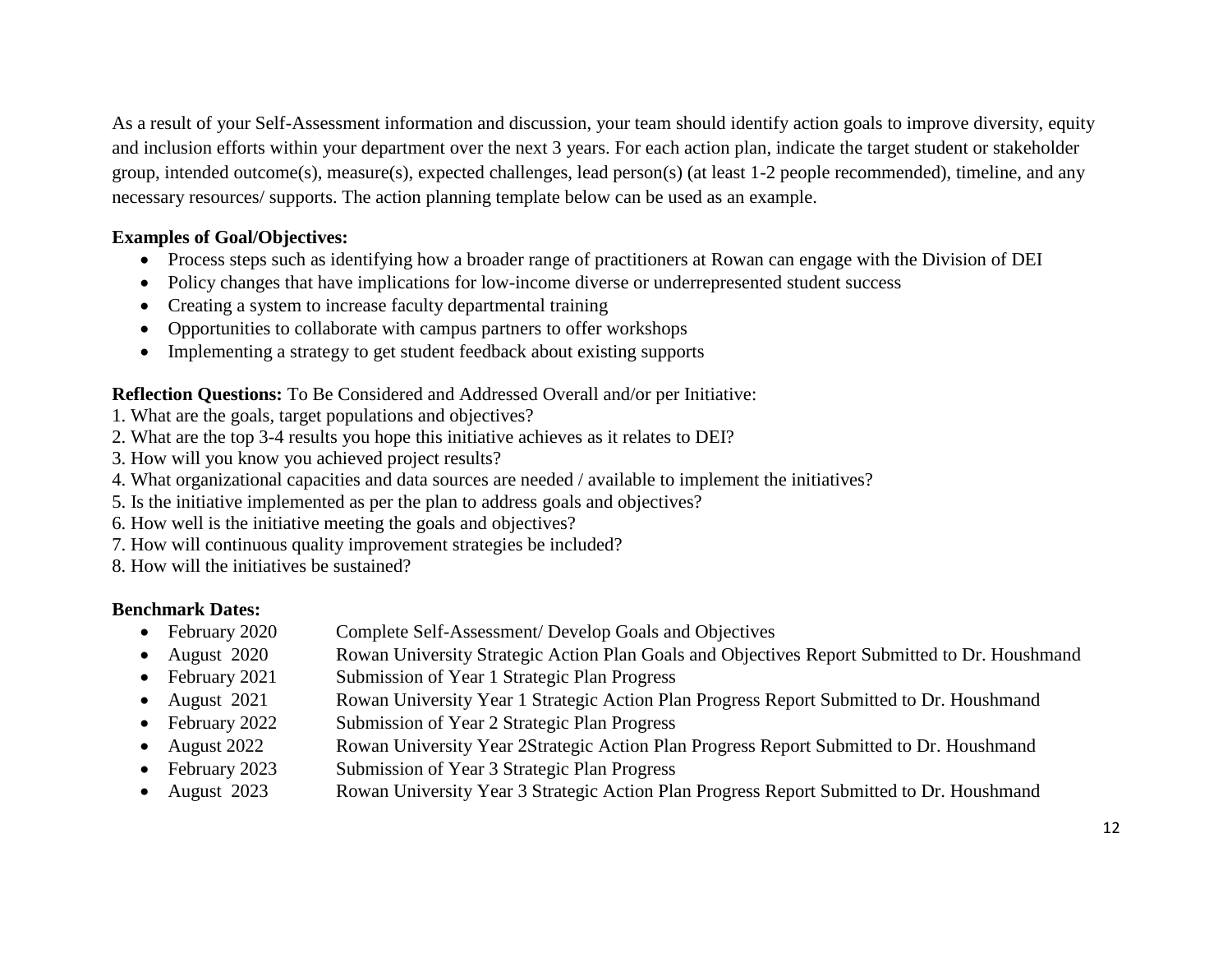# **Division of Diversity, Equity and Inclusion Strategic Action Plan (example) Division/College:** Division of DEI Department Unit: Office of Student Equity and Compliance

**Department Mission:** Engage and educate the Rowan community on prevention, identification, and reporting of all matters of discrimination, harassment, and gender-based violence by developing, implementing, and monitoring appropriate policies, procedures, and practices designed to ensure compliance requiring the prompt, thorough, and equitable resolution of all complaints.

**Goal 1.** Raise Bias Reporting Awareness

**Objective:** The university will develop and implement a campus wide education effort to raise awareness among students, faculty and staff about the various ways to report bias. The university will actively educate the campus community about all available avenues of reporting (online, by phone and/or in person), as well as about conflict resolution services and other resources for those experiencing bias.

**Aligns with DEI Priority:** #1. Creating a more inclusive and equitable campus community (Build human, infrastructure and resource capacity)

| <b>Action Plans</b>                                                                                                                   | <b>Responsible</b><br><b>Party</b>                  | <b>Timeline/Target</b><br>Date | <b>Expected Outcomes</b>                                                               | <b>Resources</b><br><b>Needed</b>             | <b>Assessment</b><br><b>Measures of</b>              |
|---------------------------------------------------------------------------------------------------------------------------------------|-----------------------------------------------------|--------------------------------|----------------------------------------------------------------------------------------|-----------------------------------------------|------------------------------------------------------|
|                                                                                                                                       |                                                     |                                |                                                                                        |                                               | <b>Success</b>                                       |
| 1.A Present to all student clubs and<br>organizations on Glassboro,<br><b>Camden and Stratford Campuses</b>                           | <b>OSEC-Monise</b><br>Princilus/DEI<br>Investigator | May 2020                       | Increased use of<br>Discrimination,<br>Harassment, Retaliation<br>(DHR) reporting tool | <b>OSEC</b> Brochures<br>Giveaways            | Attendance<br>Survey<br><b>Tracking DHR reports</b>  |
| 1.B. Present at all faculty and staff<br>department/division meetings<br>Glassboro, Camden and Stratford<br>Campuses                  | OSEC-Monise<br>Princilus/Dei<br>Investigator        | May 2021                       | Increased use of (DHR)<br>reporting tool                                               | <b>OSEC</b> Brochures,<br>Giveaways           | Attendance<br>Survey<br><b>Tracking DHR reports</b>  |
| 1.C. Develop a video on bias and<br>ways to report. Video can be used at<br>orientation sessions and placed on<br><b>OSEC</b> website | All OSEC Staff                                      | May 2022                       | Increased use of (DHR)<br>reporting tool                                               | Collaboration with<br>RTF/Public<br>Relations | Monitor website views<br><b>Tracking DHR reports</b> |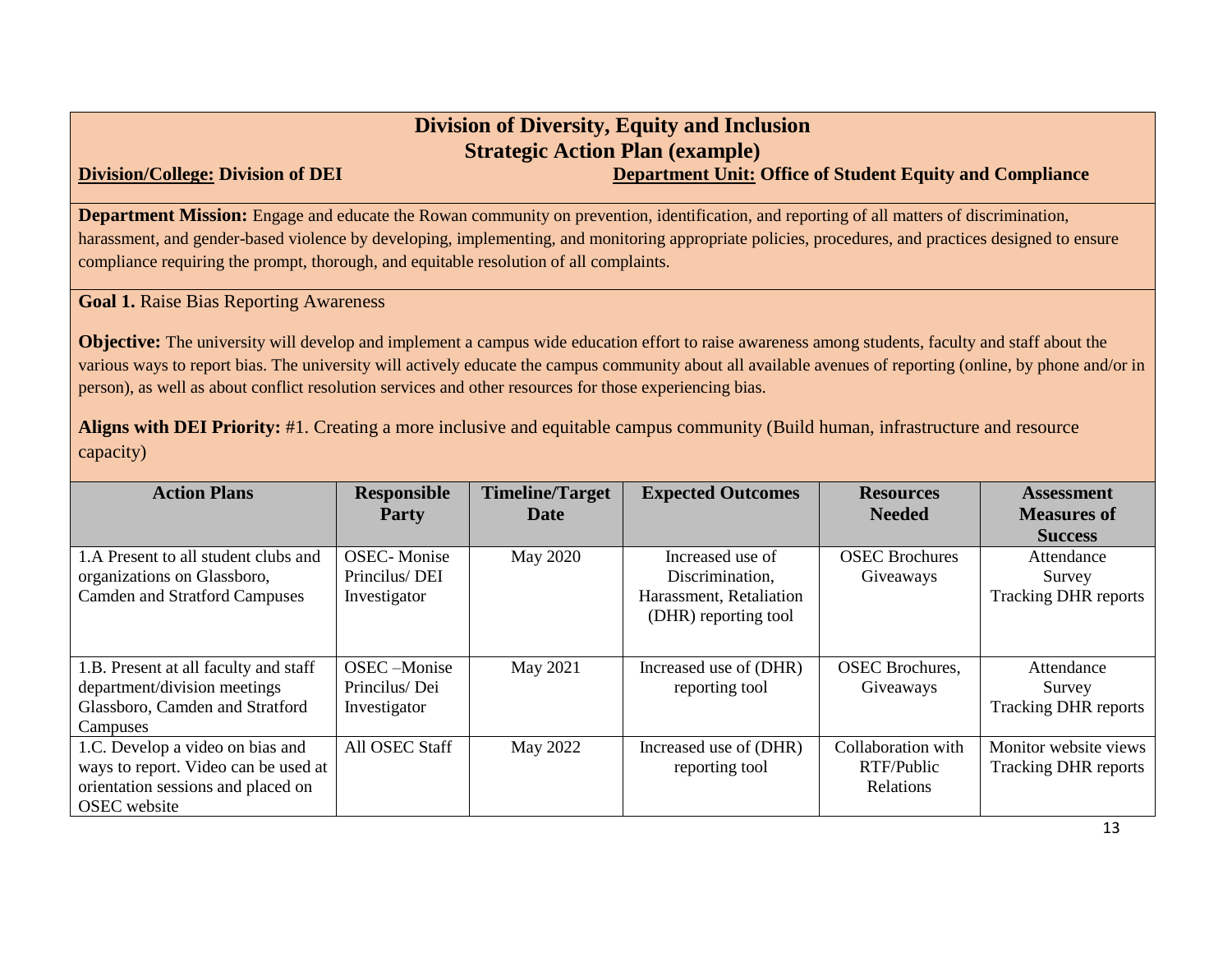**Goal 2:** Increase Bias awareness, prevention and response

**Objective:** OSEC will develop increased communication strategies to engage students, faculty and staff in defining an inclusive campus and launch campaigns that highlight Rowan University values, reinforce its commitment to DEI and emphasize community expectations for individual behavior.

**Aligns with DEI Priority**:#1. Creating a more inclusive and equitable campus community (Build human, infrastructure and resource capacity)

| <b>Action Plans</b>                                  | Responsible<br><b>Party</b> | <b>Timeline/Target</b><br><b>Date</b> | <b>Expected Outcomes</b>                                                                                                                                               | <b>Resources</b><br><b>Needed</b> | <b>Assessment</b><br><b>Measures of</b><br><b>Success</b>         |
|------------------------------------------------------|-----------------------------|---------------------------------------|------------------------------------------------------------------------------------------------------------------------------------------------------------------------|-----------------------------------|-------------------------------------------------------------------|
| 1.A. Launch a new student<br>DEI/OSEC advisory group | OSEC/SGA                    | May 2023                              | Student group will<br>meet monthly to review<br>current outreach and<br>communication;<br>develop initiatives and<br>recommendations for<br>additional<br>programming. | n/a                               | Minutes/Attendance<br>- regular meetings<br>Initiatives developed |